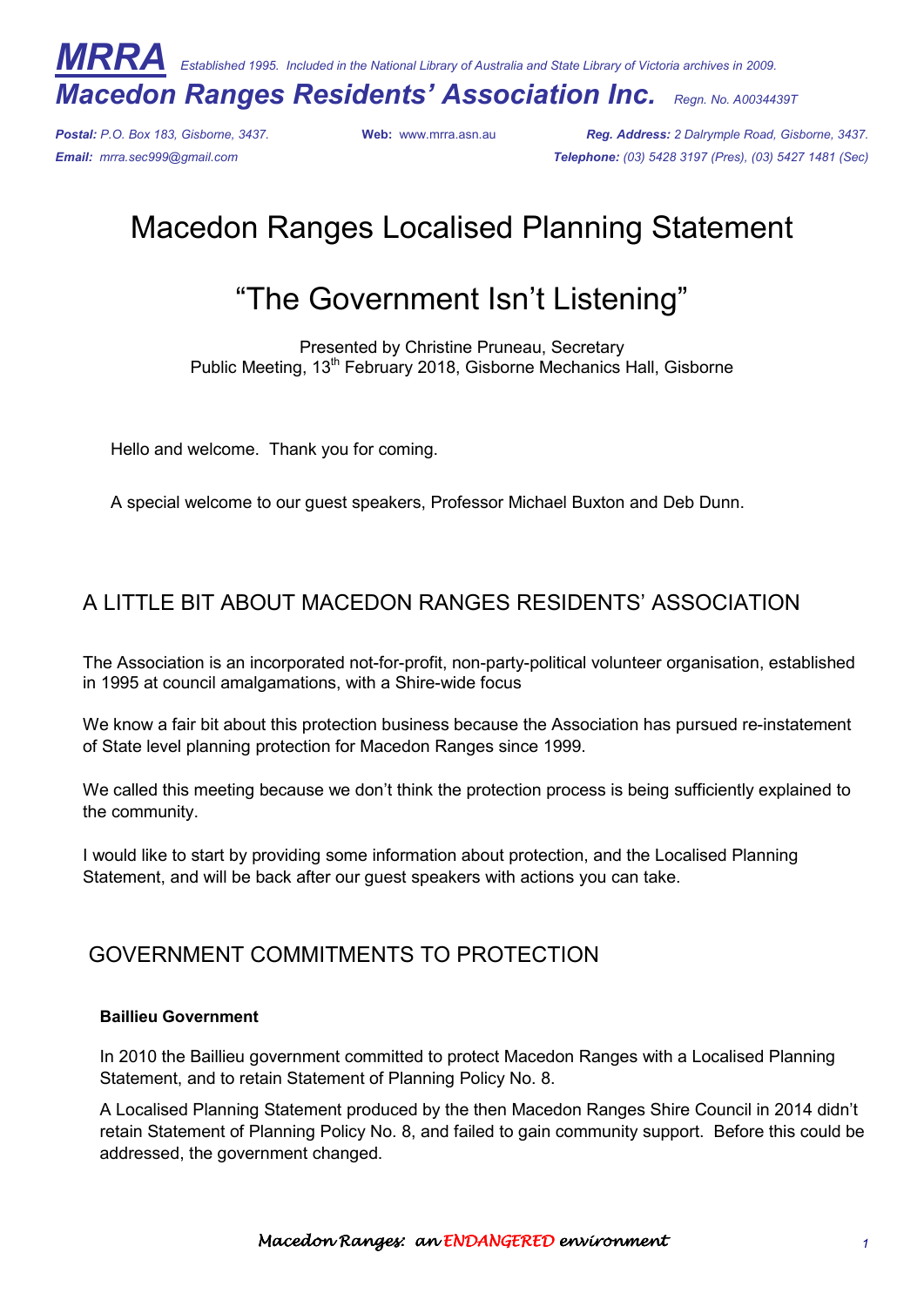#### **Andrews Government**

In 2014 the Andrews government committed to protect Macedon Ranges from inappropriate development "for good", with legislative protection based on Statement of Planning Policy No. 8.

#### **Why is Statement of Planning Policy No. 8 So Important?**

The Hamer State government introduced *Statement of Planning Policy No. 8 – Macedon Ranges and Surrounds*, or SPP8 as it is also known, in 1975. The Statement:

- Was State policy specific to Macedon Ranges, supported by legislation, and took precedence over other policy.
- Recognised the Macedon Ranges as an area of State level significance for drinking water catchments, leisure and recreation, tourism, and nature conservation.
- Set policy that gave priority to protection of the areas' special qualities in land use and development decisions.
- Has been the basis for strategic planning in Macedon Ranges for 40 years, and for many of the planning controls – zones, overlays, policy – in our planning scheme.
- Over the years its continuing relevance has been reaffirmed by VCAT and planning panels.

At this point, you may be thinking, with all of that, why does Macedon Ranges need more protection?

Statement of Planning Policy No. 8 no longer has legislative support, and it isn't State policy any more either. Both were lost when the Planning and Environment Act was introduced in 1987.

SPP8 is now *local* policy in the Macedon Ranges planning scheme.

- As a *local* policy, SPP8 and its priorities for protection no longer come first. Instead it has to be *balanced* against State policy which isn't specific to Macedon Ranges, and doesn't have priorities for protecting Macedon Ranges.
- The Victoria Planning Provisions which are the basis for all planning schemes in Victoria are, as you know, generic, discretionary and open to wide interpretation.
- "Should" doesn't work but we can't say "must" anymore, or set the bar as high as it needs to be.

Pressure for growth and development has become overwhelming. Macedon Ranges is being picked off by developers and sold off as a 'land-banking' opportunity, with applications for suburban outcomes and over-development eroding our rural character and values.

Macedon Ranges can't survive without State level policy protection.

### WHAT "PROTECTION" IS THE STATE GOVERNMENT PROPOSING?

#### **Legislation**

Protection is in two parts, and the first is the Distinctive Areas and Landscapes legislation.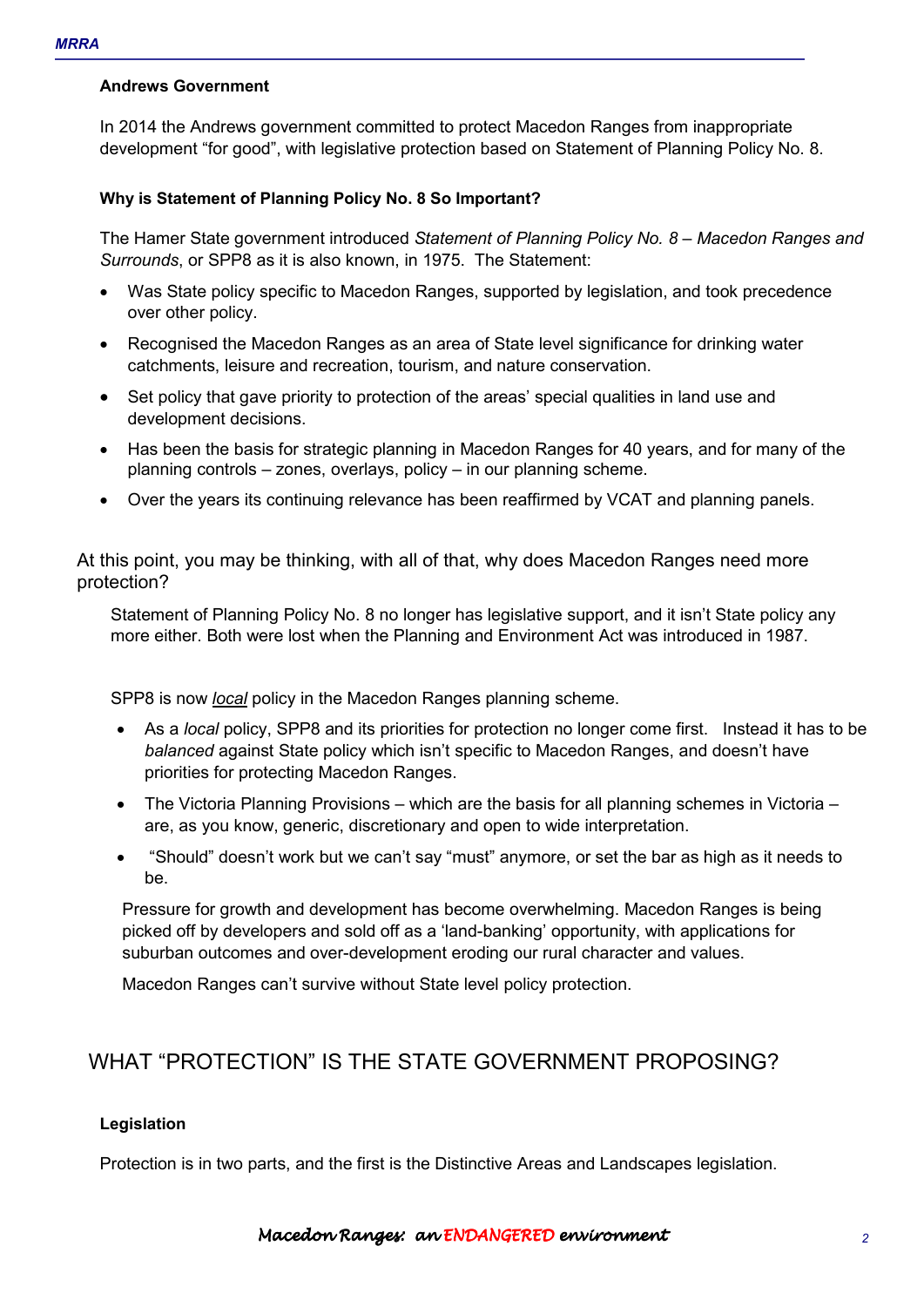• This is landmark legislation, which provides for a Minister for Planning to declare an area to be a distinctive area and landscape.

Macedon Ranges is to become the first 'declared' distinctive area and landscape in Victoria.

• The legislation also requires a Statement of Planning Policy to be prepared to provide policy that protects a declared area's special qualities, and sets requirements for the content and function of a Statement of Planning Policy.

As the Distinctive Areas and Landscapes legislation will be added to the Planning and Environment Act, the resultant Statement of Planning Policy will be powerful, high level planning policy which sits above, and influences, the planning scheme, policies, strategies, projects and decisions.

### **Part 2 of proposed protection is the draft** *Localised Planning Statement***.**

Even though it is irrevocably flawed, provides less, not more, protection than now, is a growth plan on a metropolitan scale, the current intention is to simply rebadge it so it becomes the Statement of Planning Policy required by the legislation, without further consultation. It will also replace Statement of Planning Policy No. 8.

The LPS unacceptable in all regards, and here's why:

#### **Doesn't meet legislation's requirements for a Statement of Planning Policy**

The legislation wants "a vision for at least 50 years that identifies values, priorities and preferences for distinctive attributes". Instead, the LPS gives us at least 50 years of land supply and a program for population growth. It makes the horrors of the last 10 years our future.

The LPS doesn't include long-term needs for the integration of policy.

The LPS doesn't identify the parts of the Statement that are "binding" on responsible public entities (which include a council), which means requirements become merely recommendations.

The LPS's Framework Plan is supposed to be what decisions on future use and development are based on. It's almost a blank page - six towns with blue rings around them, 6 State-significant landscape features, some public land, and rural living zones.

#### **Then we come to the Macedon Ranges Protection Advisory Committee**

In 2015, the Minister for Planning began processes for protection by appointing the Macedon Ranges Protection Advisory Committee. The Committee's July 2016 report made 12 recommendations, all of which were accepted by the Minister, and Macedon Ranges Shire Council, in early 2017.

The Committee recommended a preferred Localised Planning Statement. The LPS ignores it.

#### **Statement of Planning Policy No. 8**

The State government said protection would be based on Statement of Planning Policy No. 8. The Advisory Committee had it in its preferred Localised Planning Statement. It's deleted in the LPS.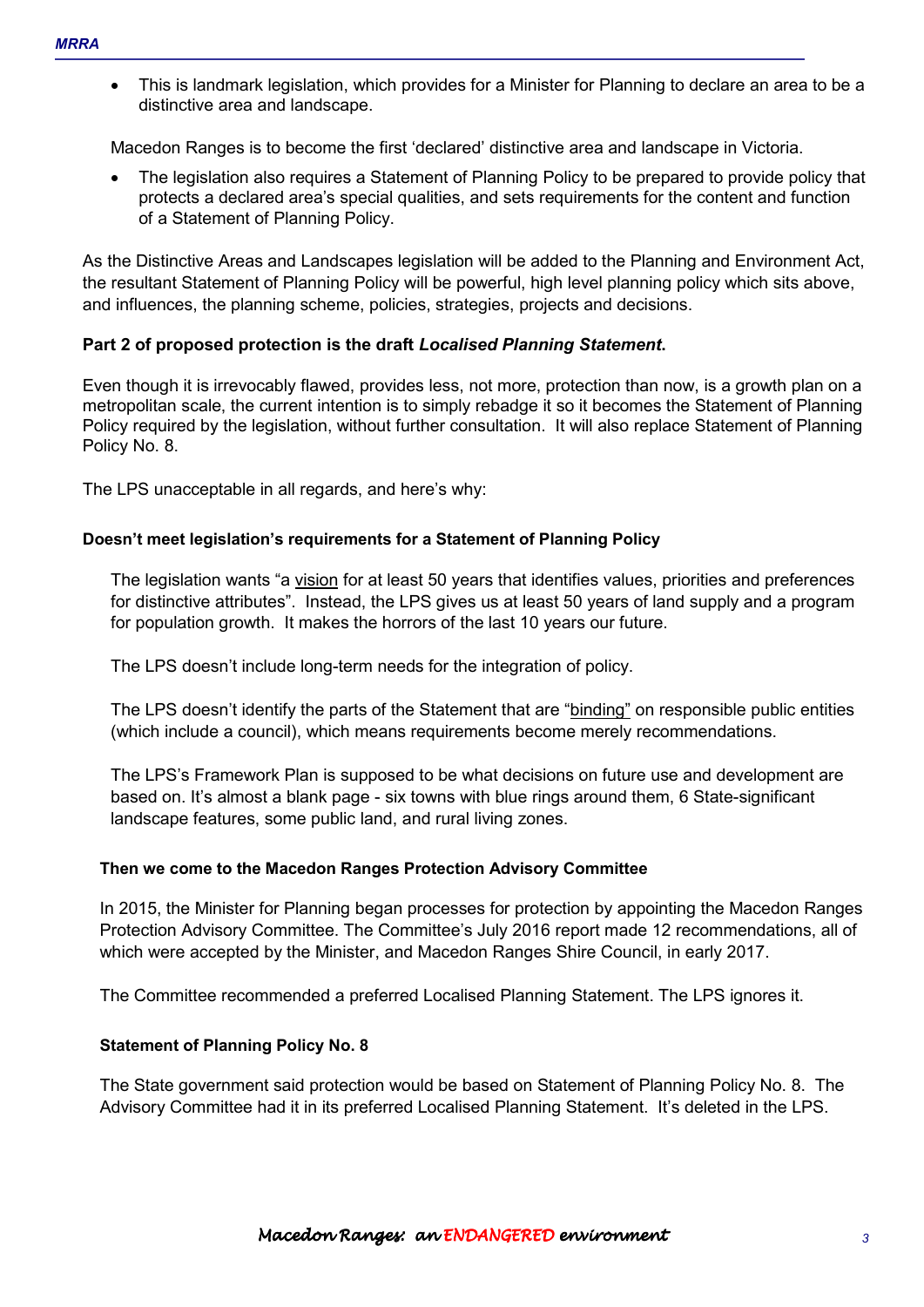### **The LPS Doesn't Do What a Statement of Planning Policy Is Supposed To Do**

The LPS follows the format set down for Localised Planning Statements in 2014. A Statement of Planning Policy is a different beast.

As Macedon Ranges already has a Statement of Planning Policy, we know what it's supposed to include, say, and do.

- It's supposed to have a strong and clear Purpose
- The LPS's Purpose is:

*The statement aims to support efforts to...* 

*identify and protect state-significant landscapes, environmental and cultural heritage features within the Macedon Ranges...* 

- Instead of policy, the LPS offers a collection of Visions, Objectives, Strategies vaguelyworded, open-to-interpretation – that don't add anything to what's already in our planning scheme. It favours "balance" when "priorities" are needed. It says "manage", but not HOW.
- The LPS doesn't identify any threats, or fully identify values and attributes. Its map showing biodiversity refers the reader to a website, while the map for "State-significant landscapes and water features" only shows 6 landscape features, and leaves off half of the Shire's water catchments.
- SPP8 includes implementation measures. The Macedon Ranges Protection Advisory Committee's preferred LPS included implementation measures. The LPS has none.

### **How about Township Character?**

Protection of township character is of universal importance, except to the LPS. The Advisory Committee said protection of towns was to be a cornerstone of policy.

The LPS has only one reference to township character, in a single strategy, in its growth-dominated Settlement section: *"Encourage infill development to respect townships' character."* We have better policy in our current planning scheme.

### **State significance**

- The LPS is only interested in heritage of State or National significance like Woodend's Avenue of Honour or Kyneton's Mechanics Institute. Local heritage significance – like shops along High Streets – doesn't count.
- Biodiversity. The LPS goes no further than wanting to maintain high-value vegetation to conserve and protect biodiversity, revegetation only in areas of identified state significant biodiversity value, and biolinks only if they connect high-value ecological areas.
- Landscape. The LPS condenses landscape into State-significant "landscape features", and only 6 of those are apparently important enough to catch the LPS's eye.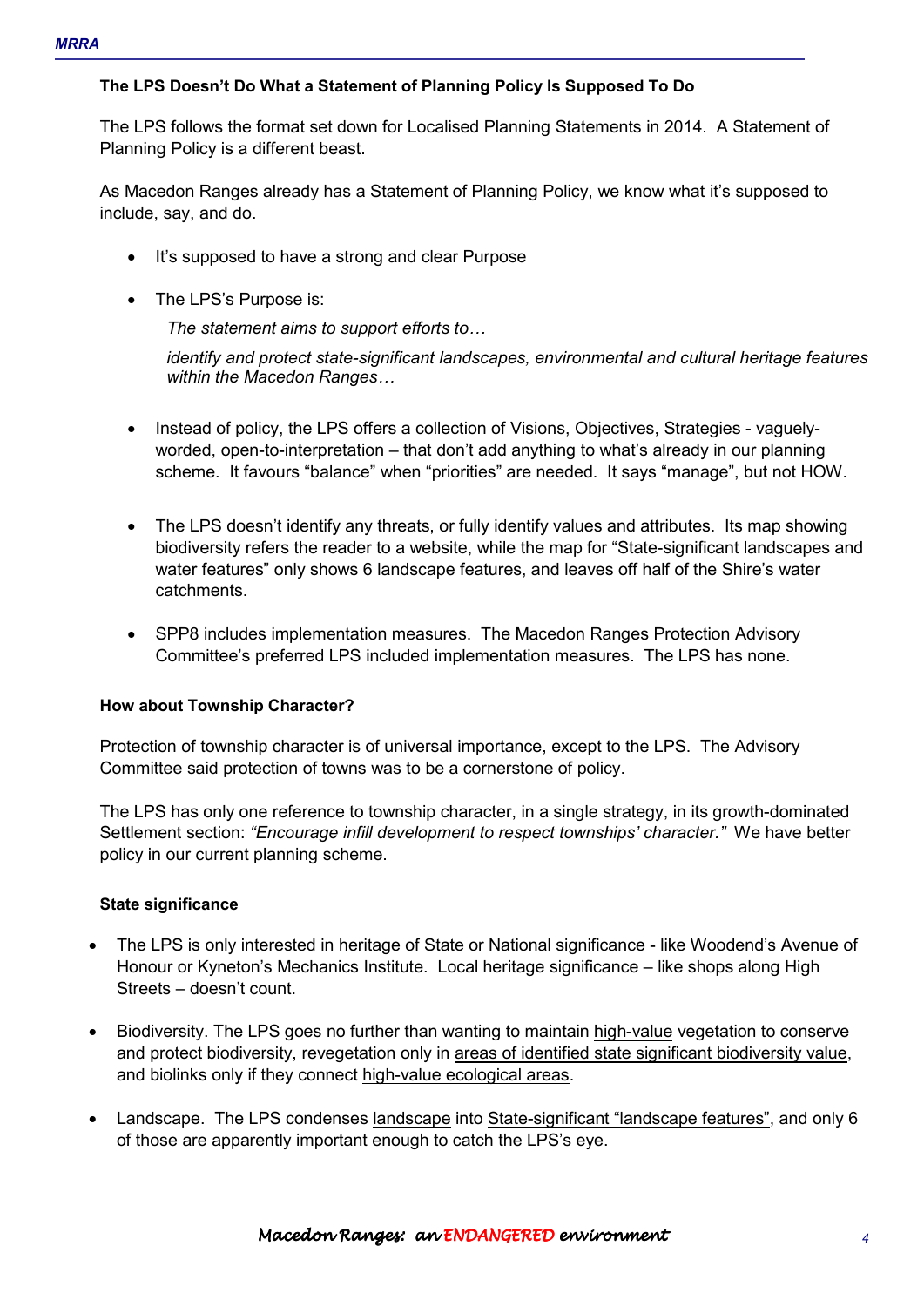### SFTTI FMFNT BOUNDARIES

The LPS is asking the community to sign a blank cheque. Only 4 of 6 towns have settlement boundaries – Romsey and Gisborne won't be available for 18 months, and it doesn't identify protected settlement boundaries - just blue rings around 6 towns.

The LPS's inclusion of new land within a settlement boundary automatically signals that land is intended to be developed for urban purposes. The LPS circumvents processes, consultation and tests normally required to include land within a boundary.

Over recent years, quite a lot of work has been done sorting out growth in the Shire. All of it confirmed the findings of the Macedon Ranges Settlement Strategy 2011, which found all towns had sufficient existing zoned land to accommodate population growth out to 2036, except Riddells Creek.

Most of us thought growth was done and dusted until 2036, but with this LPS, it's as if someone asked *"can I have more development?"* and the response was *"how much would you like?"* 

### KYNETON, RIDDELLS CREEK AND WOODEND

The LPS puts another 800ha of rural zoned "future investigation areas" inside settlement boundaries. These *long-term* future investigation areas are identified in each town's Structure Plan. How did these areas get into Structure Plans when no additional land was needed for decades?

#### **Kyneton**

The LPS adds about 190ha of Farming zone, south of the town (shown in red).

Did you know:

- That the Loddon Mallee Regional Growth Plan doesn't say Kyneton is to grow to a Regional Centre (more than 10,000 people) by 2036, as some claim?
- That the Kyneton Structure Plan's "investigation area" didn't have any development timeframes, they were added in Amendment C99, based on investigation by landowners?
- That our previous council changed Kyneton's town boundary to 'better recognise Kyneton's outer suburbs'?
- That the LPS is still promoting 265ha of 2ha rural living development (shown in the purple area)?
- That the Kyneton South Framework Plan added another 350ha inside Kyneton's town boundary? (the white area on the left between the aqua area (existing town boundary), and the blue line (the town boundary shown in the 2017 Kyneton South Framework Plan)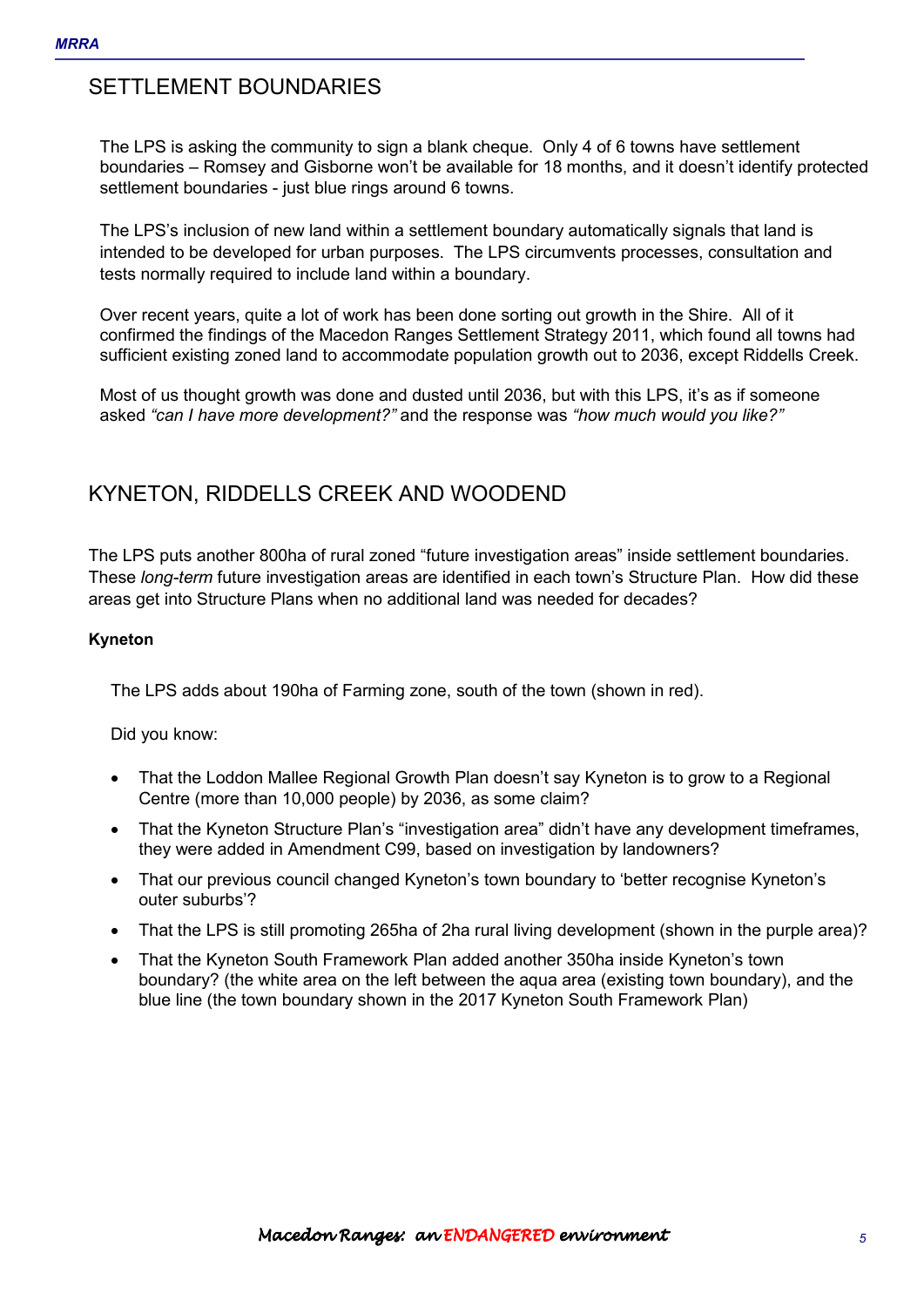

#### *ABS census data:*

In 2016, the urban centre of Kyneton had 4,900 persons.

### *Macedon Ranges Settlement Strategy:*

Kyneton could accommodate 8,600 persons out to 2036 without rezoning any new land.

### *LPS:*

Rough calculations suggest the 190ha added by the LPS has potential to place 3,700 to 5,300 more persons in the town, additional to the 8,600 already planned for, producing a town population of 12,000 to 14,000 persons.

### RIDDELLS CREEK

The LPS adds about another 120ha inside the Riddells Creek settlement boundary (hatched area), additional to the 130ha added last year by Amendment C100 (shown in red).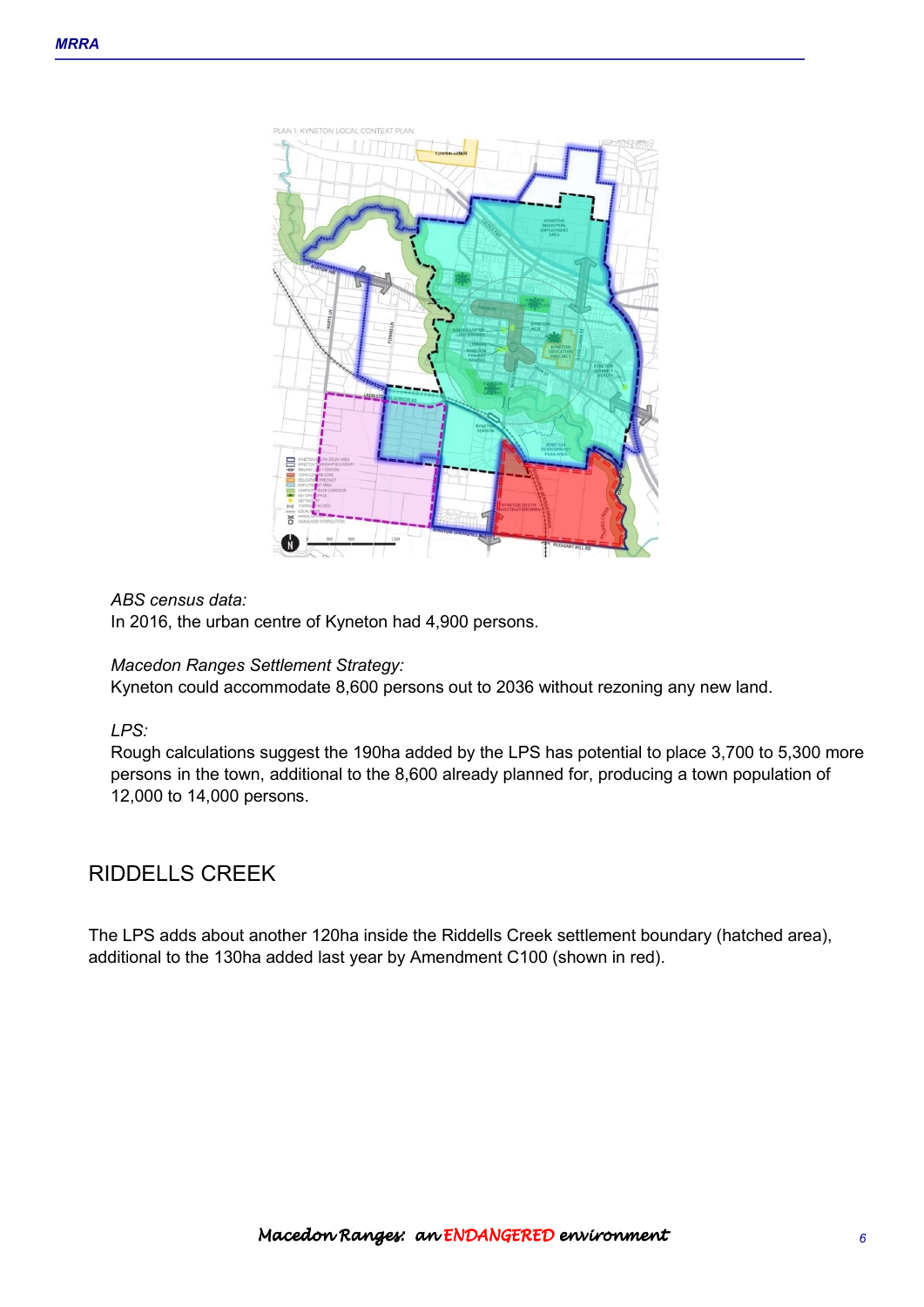

#### *ABS census data:*

In 2016, the urban centre of Riddells Creek had 3,167 persons.

#### *Macedon Ranges Settlement Strategy:*

With additional land, Riddells Creek could accommodate 6,100 persons out to 2036. 57ha was needed, 130ha was rezoned in 2017 (shown in red).

### *LPS:*

Rough calculations suggest the 120ha the LPS adds has potential to place 3,000 to 4,000 more persons in the town, additional to the 6,100 already planned for. Combined town population: 9,000 to 10,000 persons.

This rises to 6,000 to 8,500 more persons, and a combined town population of 12,000 to 15,000, if the 130ha (shown in red) that has already been rezoned is added.

### WOODEND

The Woodend Structure Plan confirmed the Settlement Strategy's conclusion that no additional land is required out to 2036. It said look at investigation areas to the east first, if any additional is required.

Woodend residents have spent over 10 years resisting rezoning and inclusion of "Villawood's" 300ha, north west of the town, inside the town's boundary. The LPS pops it in, along with another 200ha east of the town.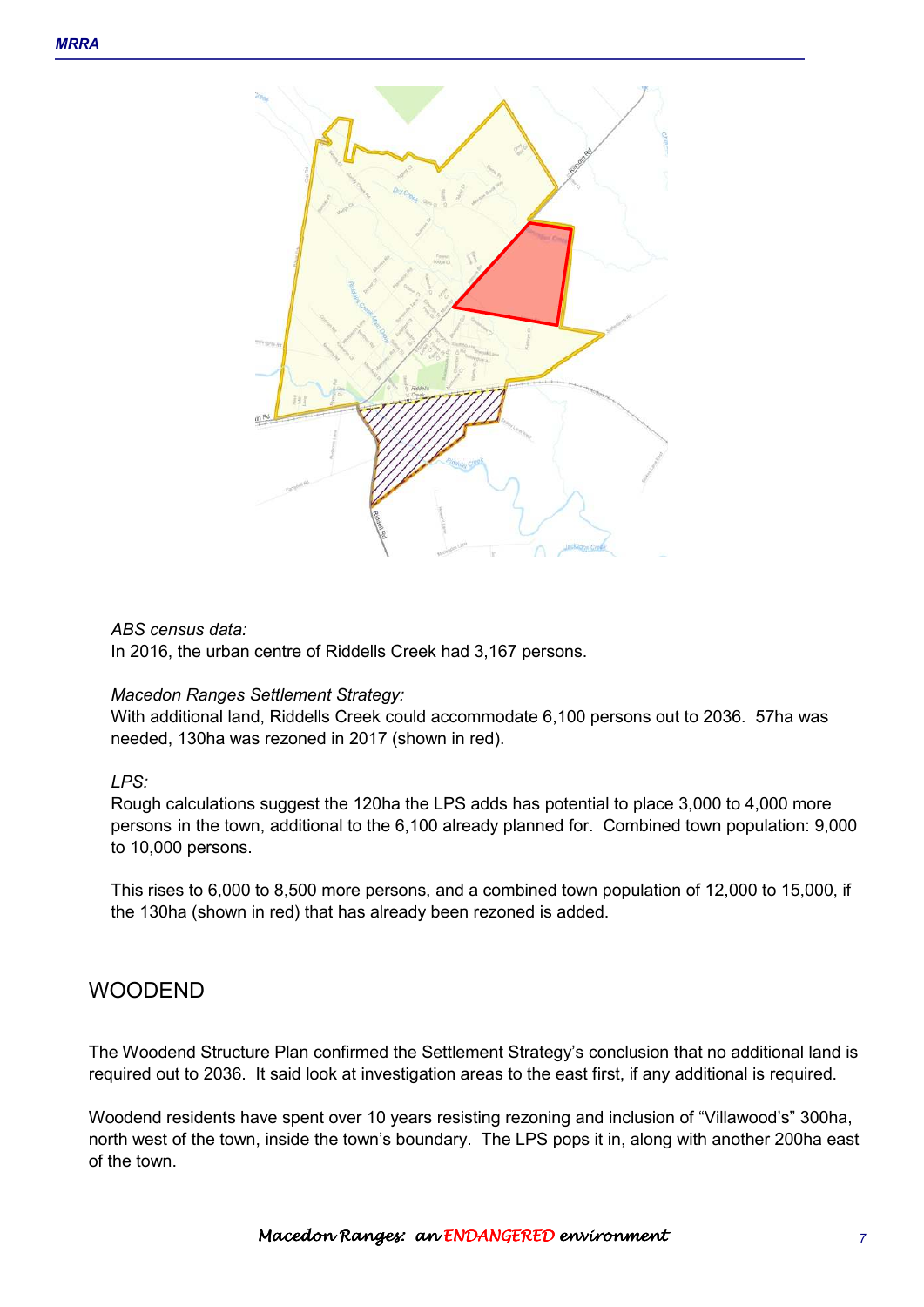

#### *ABS census data:*

In 2016, the urban centre of Woodend had 3,775 persons.

#### *Macedon Ranges Settlement Strategy:*

Woodend could accommodate 5,000 persons out to 2036 without rezoning any new land.

*LPS:*

Rough calculations suggest the 500ha the LPS adds has the potential to place 12,000 to 17,000 more persons in the town, additional to the 5,000 already planned for. Combined town population: 16,000 to 20,000 persons.

### LANCEFIELD

The Macedon Ranges Settlement Strategy identified Lancefield as a "District Town" with 2,000 persons in 2006. It said that in 2036 Lancefield would remain a "District Town" with a population of 3,000 persons.

The Macedon Ranges planning scheme doesn't include the Settlement Strategy's population figures, but includes a 'population range' instead. For a "District Town" like Lancefield, the population range is 2,000 to 6,000 persons.

The Localised Planning Statement simply says Lancefield will have a population of 6,000 by 2036.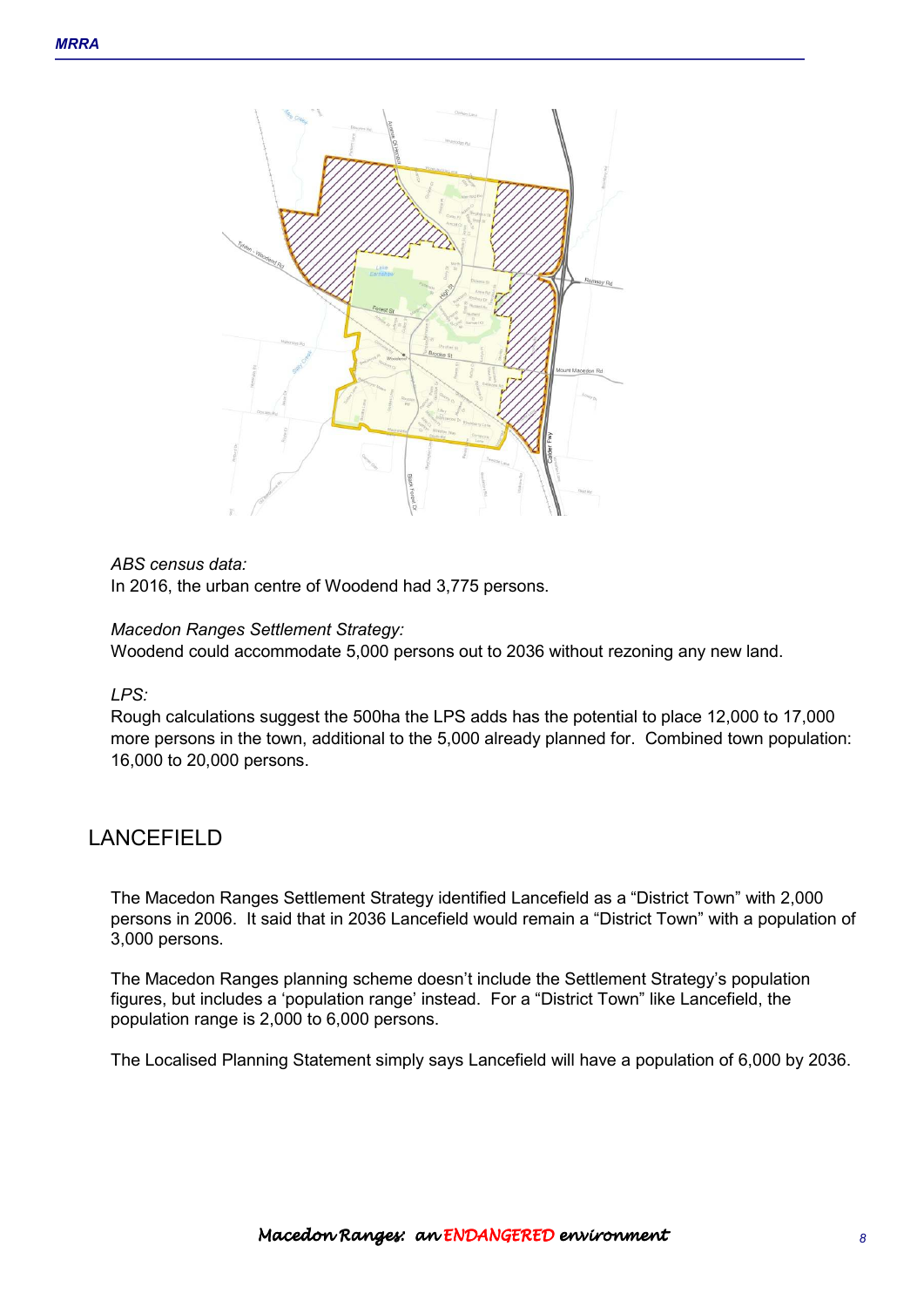### **ROMSFY**

The LPS won't include a settlement boundary for Romsey for another 18 months.

The Romsey Outline Development Plan doesn't have any investigations areas, but here's a map of Romsey that was included the final draft of the background document to the previous council's 2015 "In The Rural Living Zone" strategy.

The black dashed line is the existing Romsey town boundary.

Blue areas are about 500ha of existing Rural Living and Farming zone identified as "Long Term Potential Urban Growth Areas" on this plan.

Are these to be Romsey's "investigation areas"?



#### *ABS census data:*

In 2016, the urban centre of Romsey had 3,900 persons.

#### *Macedon Ranges Settlement Strategy:*

Romsey could accommodate 6,000 persons out to 2036 without rezoning any new land.

Rough calculations suggest an additional 500ha inside a settlement boundary has the potential to put 12,000 to 17,000 more people in the town than the 6,000 already planned for. Combined town population: 18,000 to 23,000 persons.

Rough calculations are based on 85% of total land size at 1,000sqm and 700sqm lots (1 dwelling per lot) and applying the 2016 ABS urban centre persons per household figure for each town to each lot. Combined town populations are the total of LPS potential and 2036 projected population.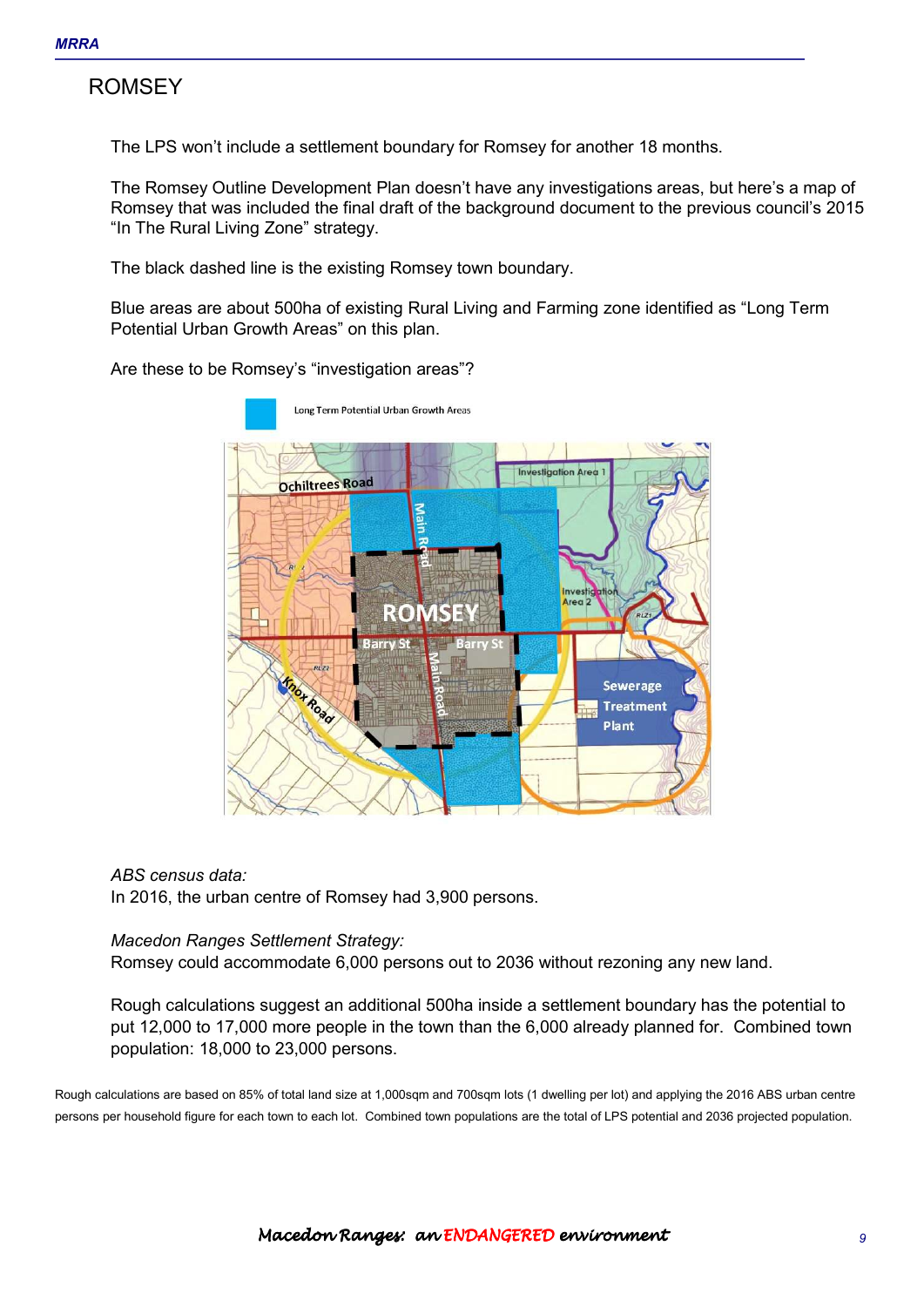#### **Four Towns**

In a nutshell, the LPS puts 800ha of rural land into settlement boundaries at Kyneton, Woodend and Riddells Creek alone. If another 500ha at Romsey, it becomes 1,300ha of rural land – the same rural land the State government says it is protecting – being turned into housing estates.

In 2016, Macedon Ranges Shire had a population of 46,100 persons. The LPS could potentially add 29,000 – 42,000 more people – additional to growth already planned for, just to these four towns.

And that's not counting the 130ha rezoned at Riddell last year, or Lancefield. Then there's Gisborne.

### **GISBORNE**

Gisborne doesn't have investigation areas (or a settlement boundary in the LPS) but the Gisborne Outline Development Plan included arrows (shown in red) indicating areas of investigation for possible future expansion of the town boundary.



The dashed black line on the left shows the existing Gisborne/New Gisborne town boundary. Upper right is Riddells Creek.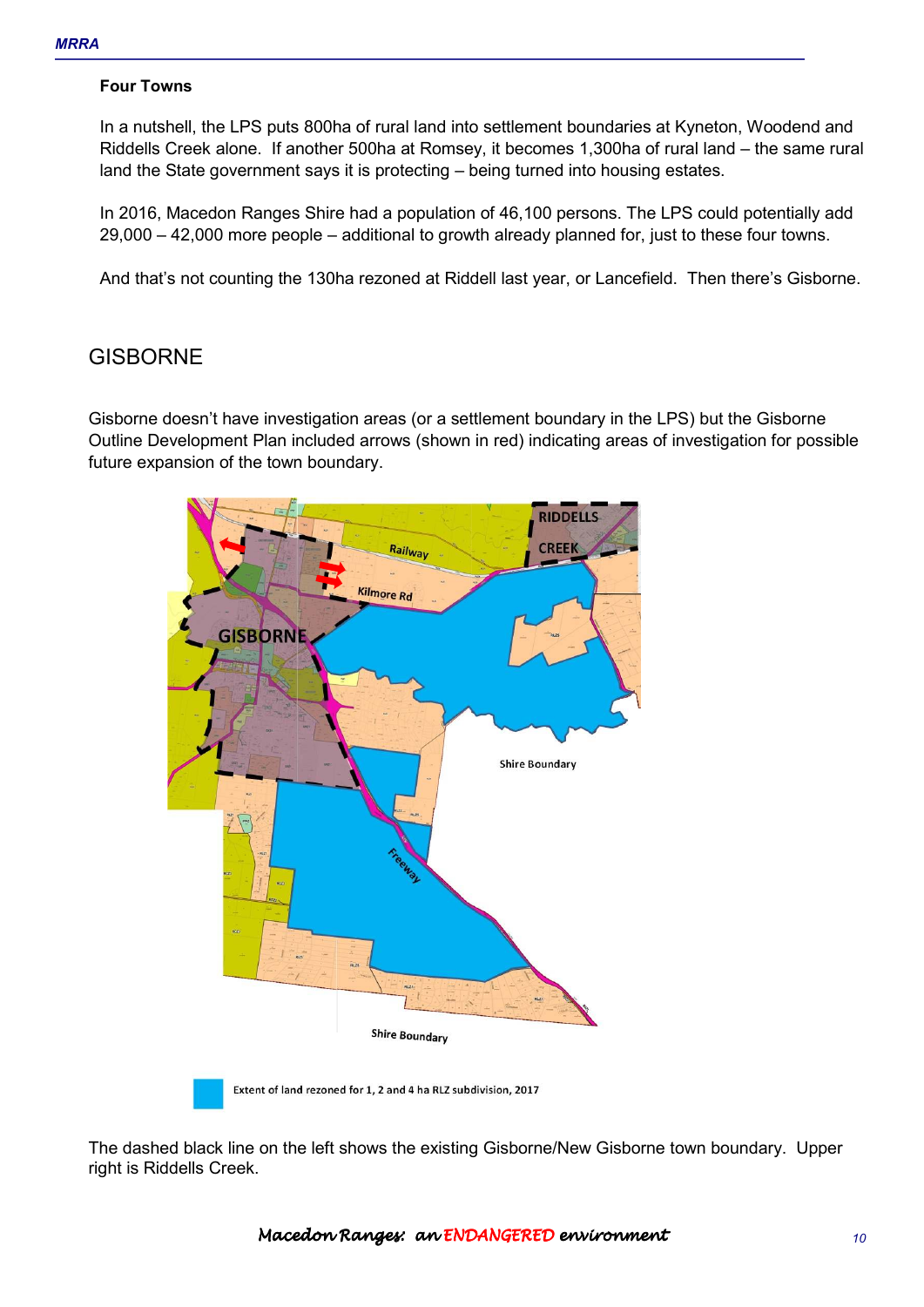The blue area shows several thousand hectares rezoned in 2017 for rural living development at 1, 2 and 4ha subdivision sizes.

#### *ABS census data:*

In 2016, the urban centre of Gisborne/New Gisborne had 9,800 persons, 24% of which were between 0 – 14 years old.

#### *Macedon Ranges Settlement Strategy:*

Gisborne could accommodate 15,000 persons out to 2036 without rezoning any new land. Gisborne in fact had more land than it needed, enough for 17,000 people.

*The LPS* is silent on how much growth is proposed for Gisborne.

In November 2017 MLA for Macedon Mary-Anne Thomas announced a \$220,000 "Streamlining For Growth" grant for Gisborne for work including long-term settlement boundaries and a new Gisborne Structure Plan, to replace the Gisborne Outline Development Plan.

You need to ask, **how much more growth is being secretly planned for Gisborne?**

### LPS: THE "L*ESS* P*ROTECTION* S*TATEMENT*"

So, what it this LPS? We call it the "Less Protection Statement". For years Macedon Ranges had the identity of being *"an area identified at State level as off-limits to urban development"*. The LPS turns it into *"an area identified at State level as an urban growth area."*

There is a gaping disconnect between this LPS, and the State government's promised protection, our new council's direction, and community values. It promotes all of those things Macedon Ranges needs to be protected from.

Protection isn't about no development, or no growth, but it is about strictly controlling both. It's about us being able to say **we will decide what happens here, and how it happens**.If we can't, Macedon Ranges' irreplaceable special qualities will continue to be lost.

Who's responsible for this LPS? Current councillors and community weren't consulted. Instead the LPS has our previous council's thinking (*Macedon Ranges already has enough protection)* and priorities for economic development and population growth. Yet it has the State government's name on it.

Wherever it came from, it isn't acceptable, and the State government must fix it.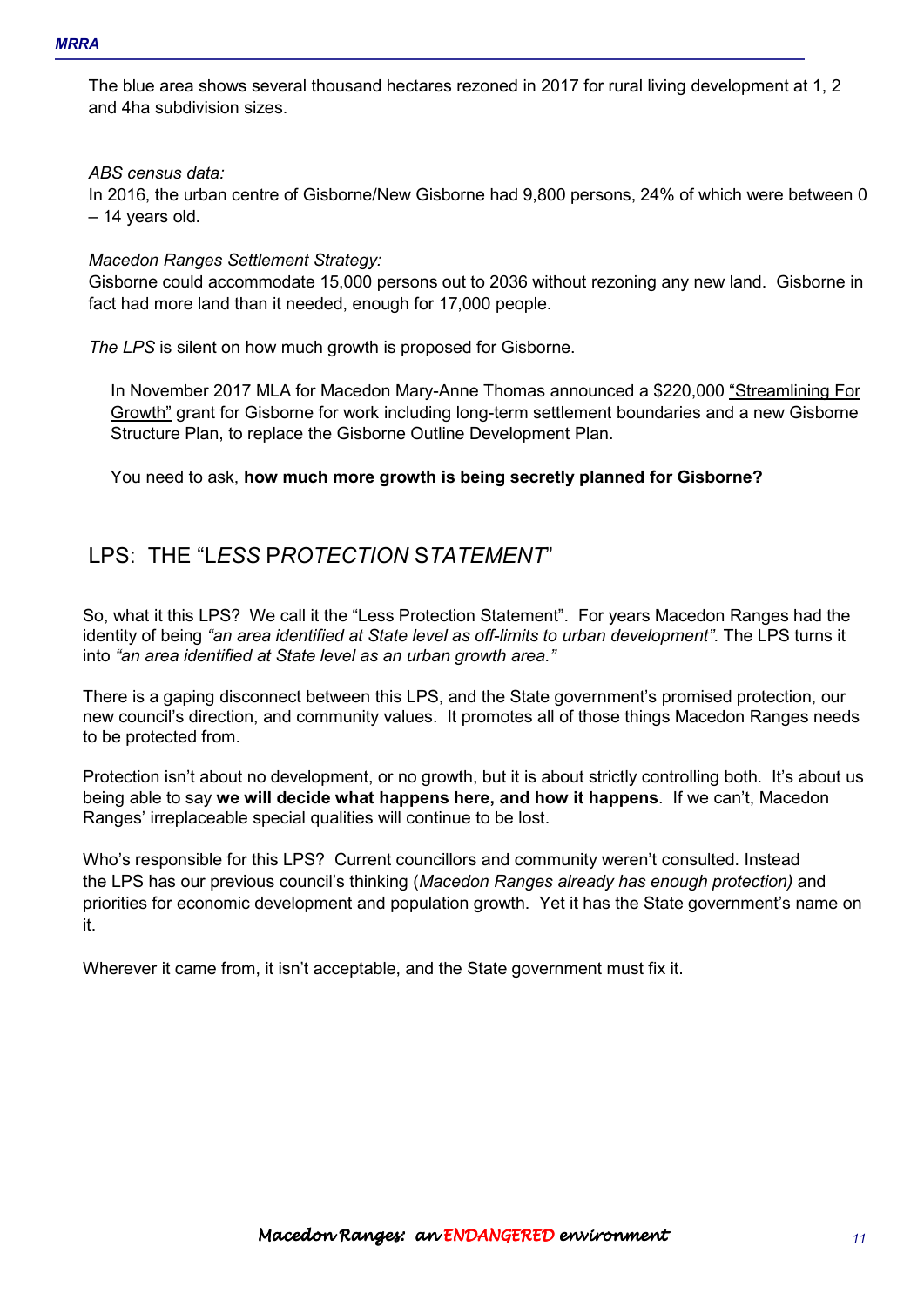### RESOLUTION

### **Resolution Re Draft Macedon Ranges Localised Planning Statement (December 2017)**

*MRRA Public meeting, 13 February, 2018 (Gisborne Mechanics Institute, Gisborne)* 

This public meeting, representing a broad cross-section of the Macedon Ranges' Shire community, resolves:

- 1) To inform the Premier of Victoria (Hon. Daniel Andrews), Minister for Planning (Hon. Richard Wynne), Shadow Minister for Planning (Hon. David Davis) and MLA for Macedon (Mary-Anne Thomas):
	- 1A. That the draft Macedon Ranges Localised Planning Statement 2017 is completely irreconcilable with the State government's commitment to protection, and unacceptable in every regard.
	- 1B. That any Macedon Ranges Statement of Planning Policy is required to:
		- i. Meet proposed legislative requirements for the format, content and function of a Statement of Planning Policy;
		- ii. Incorporate Statement of Planning Policy No. 8 as its starting point;
		- iii. Respond to Macedon Ranges Protection Advisory Committee recommendations;
		- iv. Clearly and fully identify values contributing to the Shire's significance, threats and constraints;
		- v. Confine itself to providing clear, strong, integrated, high-level planning policy and implementation measures prioritising protection of the Shire's environment and biodiversity, natural resources, rural land, (built, cultural and natural) heritage, landscapes, and rural and township character;
		- vi. Identify existing township boundaries as protected settlement boundaries, and not include investigation areas or promote growth additional to that already planned for out to 2036;
		- vii. Bind the Statement of Planning Policy upon all responsible public entities;
		- viii. Prioritise consultation with the Macedon Ranges' community;
		- ix. Be prepared subject to further consultation with the Macedon Ranges' Shire Council and community.
- 2) To call for Mary-Anne Thomas, the member for Macedon, to vigorously pursue and deliver the Statement of Planning Policy at 1B.
- 3) To call for Macedon Ranges' Shire Council to actively support community expectations and priorities for protection, and strongly advocate for the Statement of Planning Policy at 1B.

**Moved:** Brian Penny **Seconded:** Adam Murphett

**Carried** (4 opposed)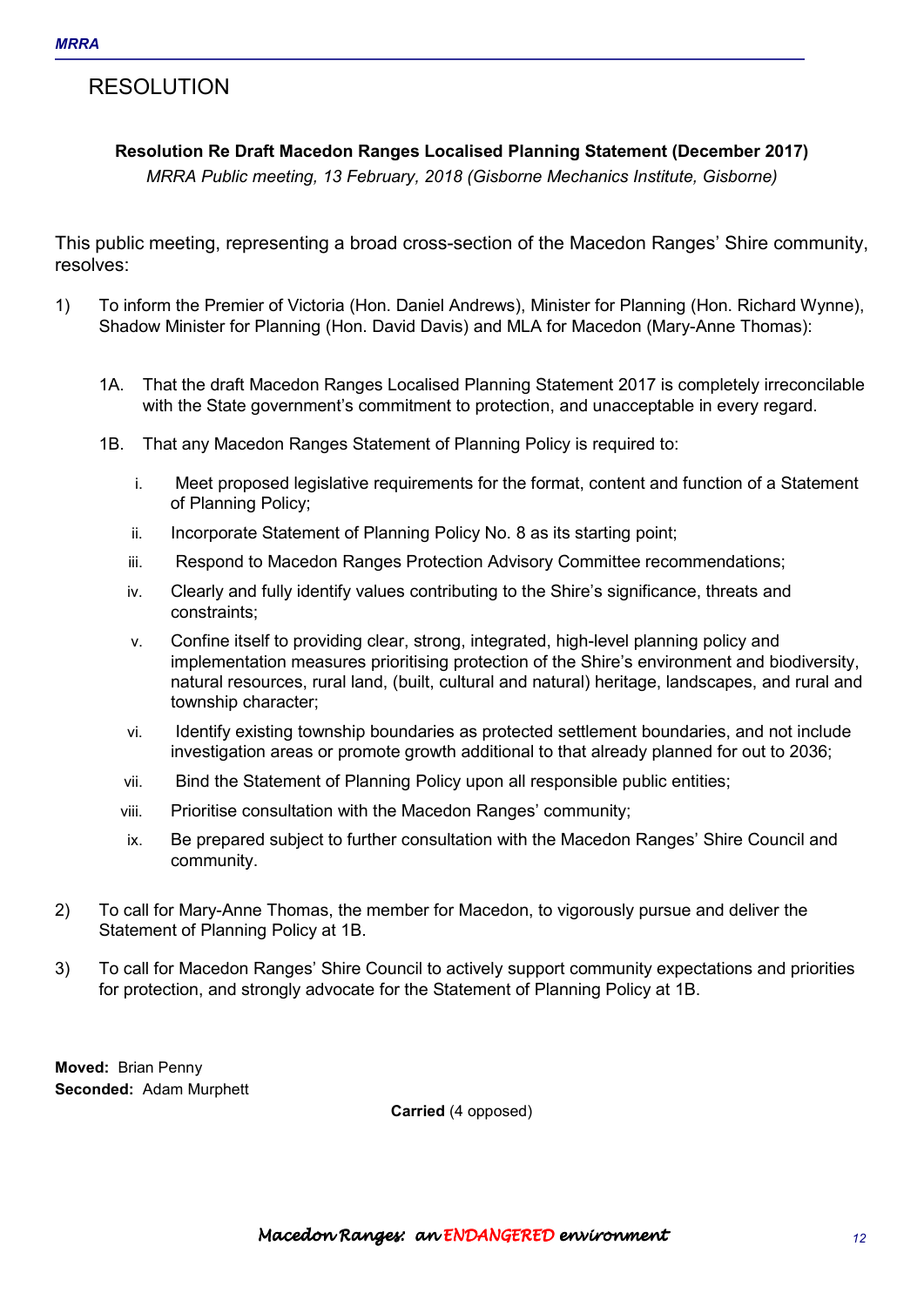### WHAT YOU CAN DO

### **1) Make a submission on the Localised Planning Statement by February 19th 2018**

Go to https://engage.vic.gov.au/macedon-ranges-localised-planning-statement

Avoid the online survey and

scroll down to the heading "Upload a Submission", where you can attach a file and submit it.

OR

Submit your submission by email:

- email address planning.implementation@delwp.vic.gov.au
- Subject Line: Submission Macedon Ranges Localised Planning Statement
- Attention: Fiona DePreu

### AND

### **2) Send your submission or an email expressing your views to:**

Daniel Andrews, Premier daniel.andrews@parliament.vic.gov.au Minister for Planning richard.wynne@parliament.vic.gov.au, and MLA for Macedon, mary-anne.thomas@parliament.vic.gov.au

### **3) If you are told the Localised Planning Statement is protecting Macedon Ranges, respond:**

"I do not accept that the Localised Planning Statement is protecting Macedon Ranges. The government is not listening to the people of Macedon Ranges."

### **4) You may also wish to send your submission or an email to:**

Shadow Minister for Planning david.davis@parliament.vic.gov.au